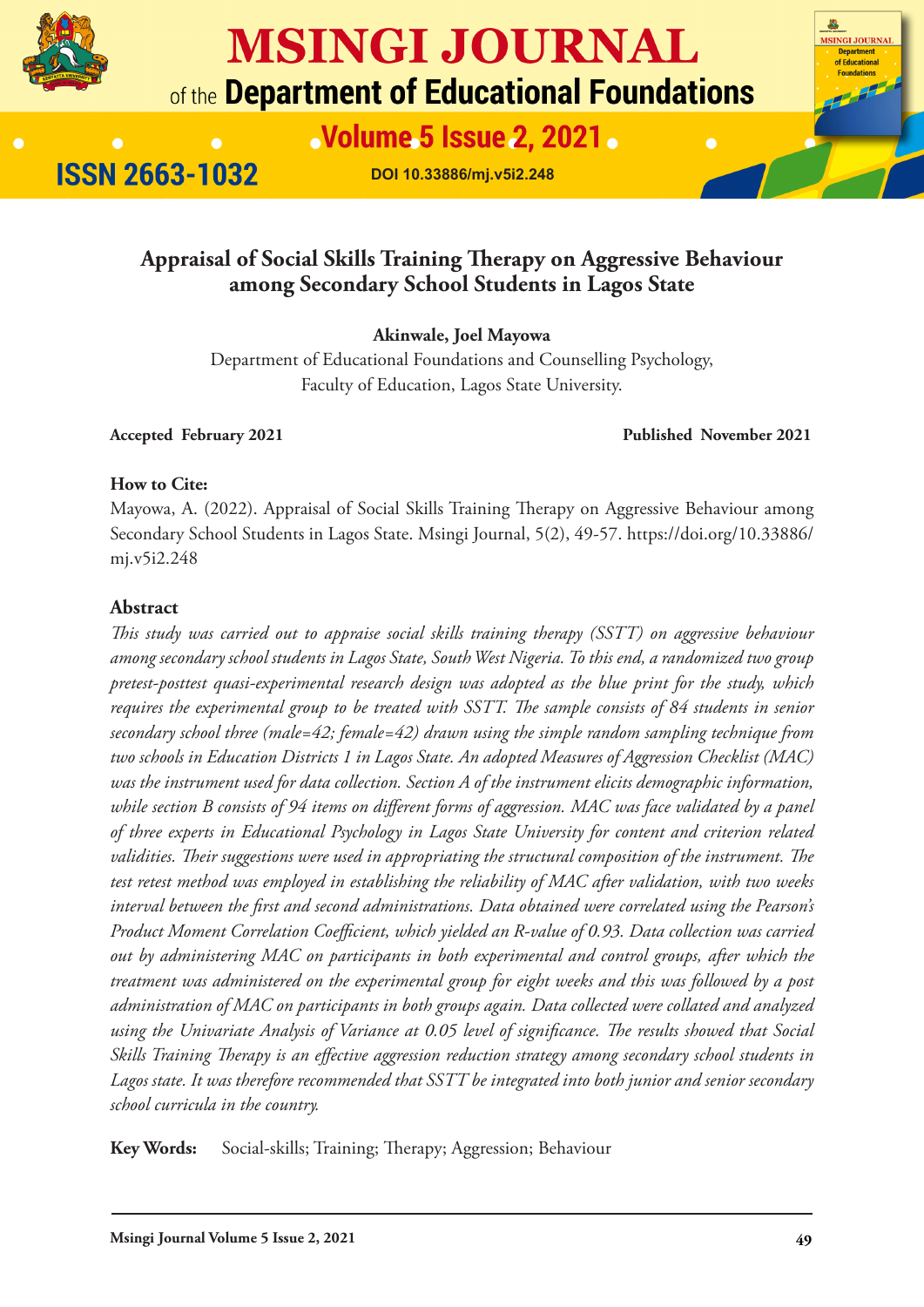#### **Introduction**

The primary objective of teaching and learning activities in a school system is to achieve positive behavioural change among students in the three domains of knowledge which are cognitive, affective and psychomotor. Such behavioural change is expected to snowball into all round achievements, thus making the students agents of change in the society. According to Omoniyi (2013), the school is an institution designed for the teaching of students enrolled in it, and part of the purpose of the school is to develop students through knowledge acquisition so that they may become social beings. By this, students are expected to learn how to relate with fellow students, teachers and significant others in the school on the one hand, and live in harmonious way (by blending with societal values) in the society on the other hand. Students' achievement is also a reflection of the effectiveness of all academic inputs in a school system including school facilities, instructional resources, text books, teachers' mastery of the subject matter and tone of discipline among student populace to mention but a few.

Students' academic achievement unlocks the rich potential embedded in them which is very critical to national development. Irfan & Shabana (2012) in Ali, Jusoff, Ali, Mokhtar & Salamt (2009) contend that students' academic performance plays an important role in producing the best quality graduates who will become great leaders and thus generate the needed manpower for the country's economic and social development. From the foregoing, a well thought out and deliberate plan of actions are required to develop well-rounded students that would contribute to nation building. One of the psychosocial problems that poses serious threats to the academic achievement of adolescents in a secondary school system is conduct problem. Conduct problems constitute serious impediment to optimal education of students at all levels, especially in secondary schools. According to American Academy of Child and Adolescent Psychiatry (2013), conduct problems refer to a group of behavioural and emotional problems in youngsters. Children and adolescents with these problems have great difficulty following rules and behaving in a socially acceptable way.

According to Oksana, et al (2011), a clear understanding of the relationship between problem behaviours and academic achievement will help generate appropriate assessment, prevention and intervention strategies for at-risk or troubled youth. Children with social, emotional, and conduct problems are at high risk of academic failure, peer rejection, conduct disorder, school dropout, delinquency, drug and alcohol problems (Webster-Stratton, Reid & Stoollmiller, 2008). Conduct problems among other things may result in low grade, high school dropout and other anti-social behaviours that may heighten the level of insecurity in the society. This observation concurs with Ian, Joseph, Rosemary, Barbara, Diana, Tim & Peter (2009) who posit that about 90% of adolescents with severe externalising behaviour were more likely to leave school without any qualifications. Ian, et al (2009) further aver that adolescents who exhibit externalising behaviour experience multiple social and health impairments that adversely affect them, their families and society throughout adult life. One of the conduct problems that impact negatively on the well-being of students as well as effective functioning of a school system is aggression.

Zirpoli (2014) believed that aggression is the most serious of inappropriate behaviours and has the most serious consequences for both the student and those in his or her environment. Chen & Miller (2012) also remark that aggression is associated with a variety of social, behavioural and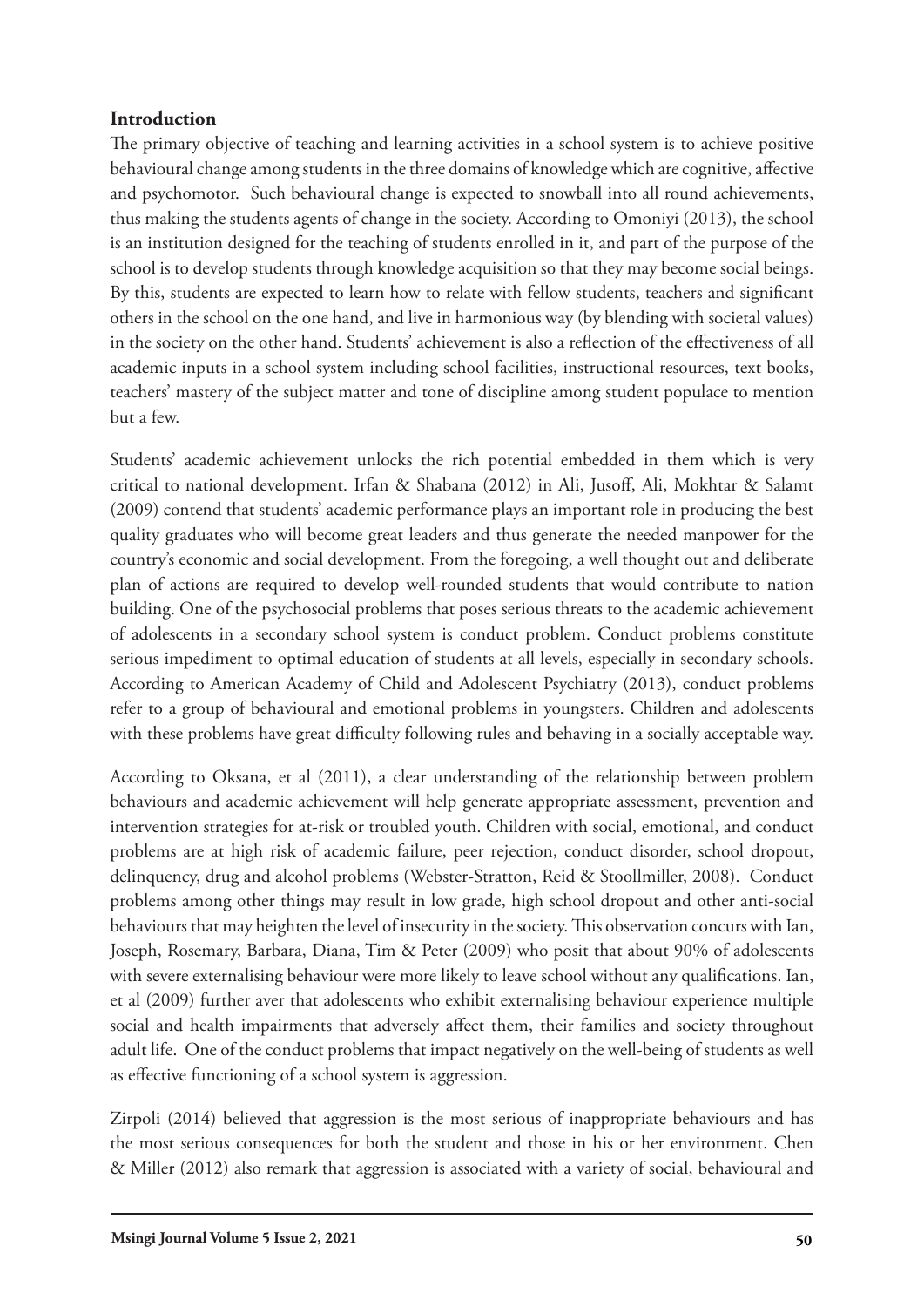psychological problems (e.g. poor school performance, peer rejection) in childhood and adolescence and is predictive of later serious maladaptive outcomes (e.g. delinquency). Adolescents that are struggling with aggressive behaviour may find it difficult to give the desired attention to their classroom activities. The negative impacts of aggression on the day today activities of teenagers may result in academic maladjustment and underachievement, resulting in high rate of school dropout. One direct consequence of aggression among adolescents is indiscipline and indiscipline itself is a clog in the wheel of academic progress of a child. According to Chandrawati & Mohammad (2015), the growing indiscipline in secondary schools and in the society at large is becoming worrisome and this can be implicated on untreated aggressive behaviour among secondary school adolescents.

Aggression control and reduction, particularly among adolescents, has been a thing of great concern to educational psychologists over the last three decades. That is why several attempts by researchers are geared towards enhancing social competence and social skills that foster positive interactions among adolescents. These efforts form an important component of treatment and prevention of aggressive behaviours. Nangle, Erdley, Carpenter & Newman (2002) submit that social skills training (SST) has emerged as a frontline treatment approach for aggressive children and adolescents. Babakhani (2011) in his study on the effects of social skills training on self-esteem and aggression of male adolescents discovered that SST were more effective in reducing verbal aggressive behaviours in the treatment group over time than the control group. This present study, leveraging on the existing assumptions, therefore aims at investigating the effect of social skills training therapy on aggressive behaviour among secondary school students in Lagos State, South West Nigeria. Thus, the question highlighted below guide this study:

i. To what extent will Social Skills Training therapy reduce aggressive behaviour of secondary school students in Lagos State, South West Nigeria?

# **RESEARCH METHODOLOGY**

## *Research Design*

This study adopted a randomized two group pretest-posttest quasi-experimental research design. To this end, the selected participants were randomly grouped into two i.e. one experimental group that was exposed to Social Skills Training Therapy and the other as the control group. The design is represented schematically below:

|  |  |  | Table 1. Two group pretest and posttest research design |  |  |  |
|--|--|--|---------------------------------------------------------|--|--|--|
|--|--|--|---------------------------------------------------------|--|--|--|

| <b>Experimental Group</b> |                          |  |
|---------------------------|--------------------------|--|
| Control Group             | $\overline{\phantom{a}}$ |  |

## *Population/Sampling*

The population studied consist of senior secondary school three students. This class was selected because of their maturity and exposure to aggressive behaviour either as victims or perpetrators. The stratified random sampling technique was used to select two schools from Education Districts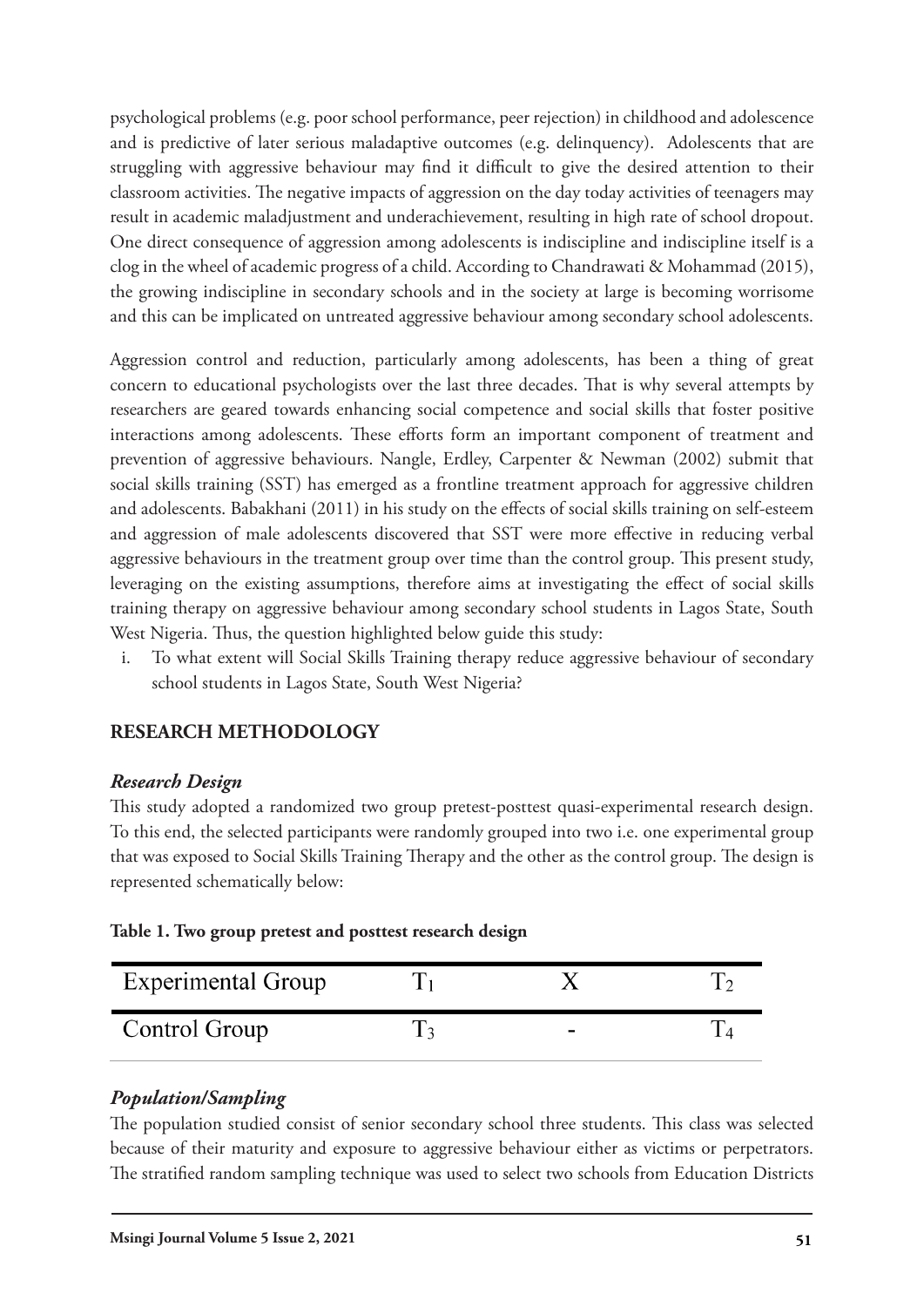1 in Lagos State, South West Nigeria, from which the participants were drawn. Thus, the sample consists of eighty four (84) students in Senior Secondary School Three. A total of forty two (42) participants were males, while the female participants were also forty two (42). Equal number of participants were randomly assigned into the two group (experimental=42; control=42).

#### *Research Instrument*

A self-developed Measures of Aggression Checklist (MAC) was the instrument used for data collection. The MAC was a 94-item instrument designed to measure different aspects of human aggression, having two sections i.e. A and B. Section A elicits such demographic information as gender, status, age, class, state, tribe, and school, while section B consists of items on different forms of aggression. Each item on the instrument had five response options and was scored on a five-point scale (1 = Never so with me; 2 = rarely so with me; 3 = Sometimes so with me; 4 = Often so with me; 5 = Always so with me). MAC was face validated by a panel of three experts in Educational Psychology in Lagos State University, South West Nigeria. A draft copy was presented to the panel of experts for content and criterion related validities. Their suggestions were used in appropriating the structural composition of the instrument. The test retest method was employed in establishing the reliability of MAC after validation, using two secondary schools in Ogun state, South West Nigeria not included in the main study, with two weeks interval between the first and second administrations. Data obtained were correlated using the Pearson's Product Moment Correlation Coefficient (PPMCC), which yielded an R-value of 0.93, hence the adoption of MAC for data collection.

#### *Data Collection*

Data collection consisted of three key stages i.e. pre-treatment stage; treatment stage and posttreatment stage.

#### *Pre-Treatment stage*

At this stage, the participants in both experimental and control groups responded to the instrument (MAC) designed for this study before the administration of treatment to the experimental group. Their responses were collated and recorded to generate the pretest scores.

#### *Treatment Stage*

At this stage, the researcher assigned respondents into two groups i.e. the experimental and control groups. The experimental group was exposed to Social Skills Training Therapy (SSTT) for eight weeks. No treatment was given to the control group.

#### *Post-Treatment stage*

Here, the participants in the two groups responded to the instrument (MAC) designed for this study after the administration of treatment on the experimental group. Their responses were collated and recorded to generate the posttest scores. The pretest and posttest scores for the groups were compared in order to determine any behavioural change or otherwise among the participants due to the treatments.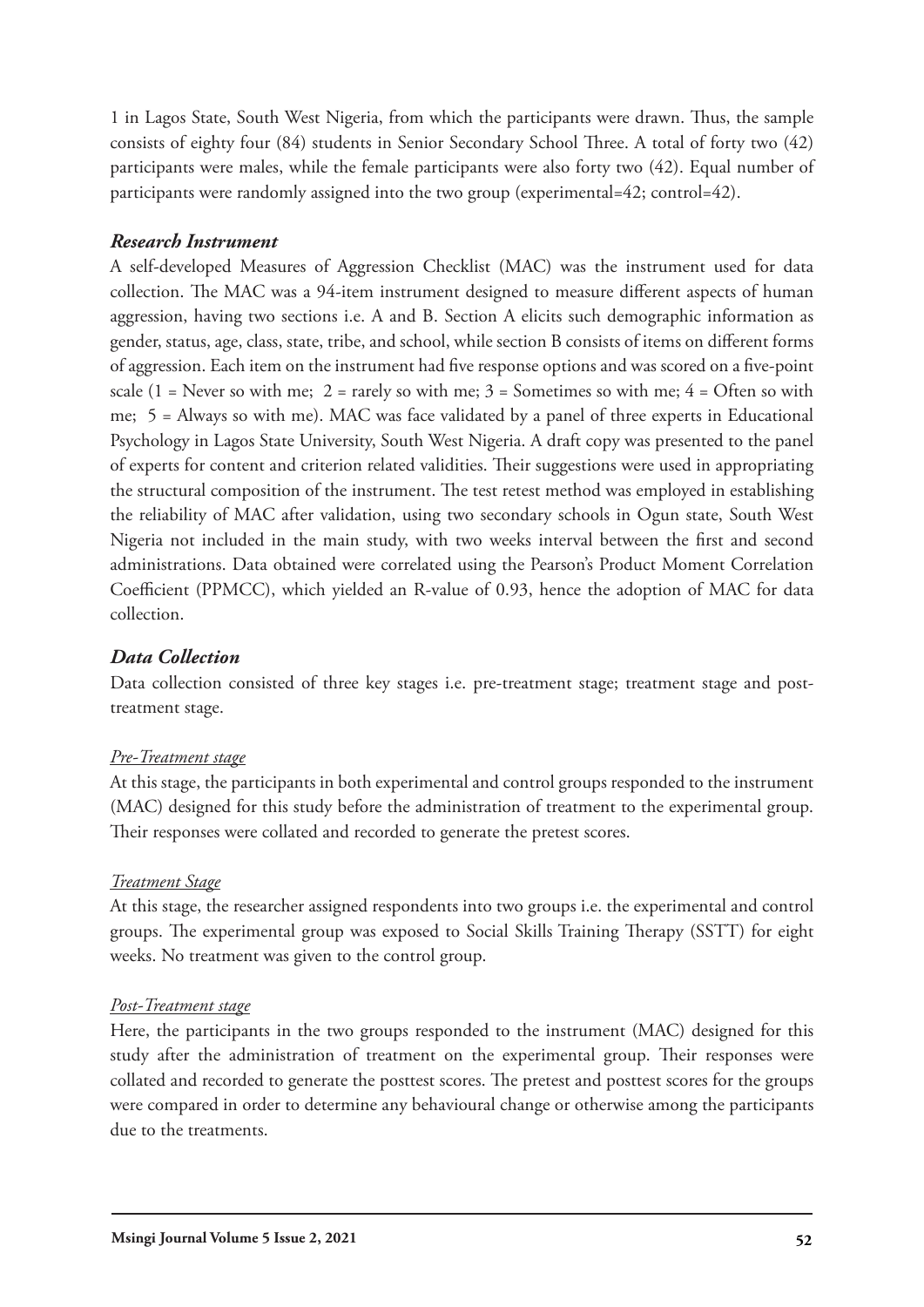|                              |    | $\mathbf{\sigma}\mathbf{\sigma}$<br><b>Pretest</b> |               | <b>Posttest</b> |           |
|------------------------------|----|----------------------------------------------------|---------------|-----------------|-----------|
| N<br><b>Groups</b>           |    | Mean                                               | <b>SD</b>     | <b>Mean</b>     | <b>SD</b> |
| <b>Social Skill Training</b> | 42 | 3.5078                                             | 0.2196        | 3.2181          | 0.2545    |
| <b>Control Group</b>         |    | 3.6393                                             | <u>).3223</u> | 3.6462          | 0.2628    |

**RESULT Table 2. Pretest and Posttest scores of participants' aggressive behaviour**

Table 2 above shows the pretest and posttest scores of participants' aggressive behaviour. It could be observed that the mean scores for the experimental group before and after administration of treatment (Social Skills Training Therapy (SSTT) were 3.5078 (SD=0.2196) and 3.2181 (SD=0.2545) respectively, indicating a reduction in the aggressive behaviour of participants after treatment. On the other hand, the pretest and posttest mean scores for the control group were 3.6393 (SD=0.3223) and 3.6462 (SD=0.2628) respectively, indicating no appreciable reduction in the aggressive behaviour of participants.

| Table 3. Tests of Between-Subjects Effects on the dependent variables |  |  |
|-----------------------------------------------------------------------|--|--|
|                                                                       |  |  |

| Dependent Variable:                                                                                                       |                                                                                                    | <b>Treatment Effect</b>   |                                                       |                                                       |                                  |                                           |                                                   |                                           |
|---------------------------------------------------------------------------------------------------------------------------|----------------------------------------------------------------------------------------------------|---------------------------|-------------------------------------------------------|-------------------------------------------------------|----------------------------------|-------------------------------------------|---------------------------------------------------|-------------------------------------------|
| <u>Source</u>                                                                                                             | <b>Type III SS</b>                                                                                 | Df                        | <u>MS</u>                                             |                                                       | Sig.                             |                                           | PEta Sq Noncent.P ObsPrb                          |                                           |
| <b>Corrected Model</b><br>Intercept<br>Groups<br>Test<br>Groups * Test<br><b>Error</b><br>Total<br><b>Corrected Total</b> | $7.674$ <sup>a</sup><br>2996.717<br>4.779<br>1.856<br>1.039<br>19.268<br>3023.659<br><u>26.941</u> | 246<br>252<br><u> 251</u> | 1.535<br>2996.717<br>2.390<br>1.856<br>0.519<br>0.078 | 19.595<br>38260.55 0.000<br>30.509<br>23.692<br>6.632 | 0.000<br>0.000<br>0.000<br>0.002 | 0.285<br>0.994<br>0.199<br>0.088<br>0.051 | 97.975<br>38260.549<br>61.018<br>23.692<br>13.264 | 1.000<br>1.000<br>1.000<br>0.998<br>0.910 |
|                                                                                                                           |                                                                                                    |                           |                                                       |                                                       |                                  |                                           |                                                   |                                           |

*a. R Squared = 0.285 (Adjusted R Squared = 0.270)*

*b. Computed using alpha = 0.05*

From table 3 above, it could be observed that the result of the Tests of Between-Subjects Effects on the dependent variables (aggressive behaviour) provided that a significant main effect existed between the means for the Groups, F  $(2, 246) = 30.509$ , p>0.05,  $np2 = 1.000$ , a large effect, and the observed power was 0.998. A significant main effect also existed between the means for the Test, F (1, 246) = 23.692, p>0.05,  $\eta p2 = 0.088$ , a medium effect, and the observed power was 0.998. The two main effects were qualified by a significant interaction between the two factors, F  $(2, 246)$  $= 6.632$ , p<.01,  $\eta \rho^2 = 0.051$ , a small effect, p=0.910. The results provided that the independent variable had significant effect on the dependent variable, implying that, Social Skills Training Therapy (SSTT) was significantly effective in the reduction of aggression among secondary school students in Lagos state.

# **Discussion of Findings**

The results of the data available through this study implies that there is significant main effect of treatment of Social Skills Training Therapy (SSTT) on the reduction of aggression among secondary school students in Lagos State, South West Nigeria. Thus, this study provided that Social Skills Training Therapy (SSTT) is an effective aggression reduction strategy among secondary school students in Lagos state. This present finding agrees with a large body of research that support the effectiveness of Social Skills Training as a strategy for reducing aggression among adolescents.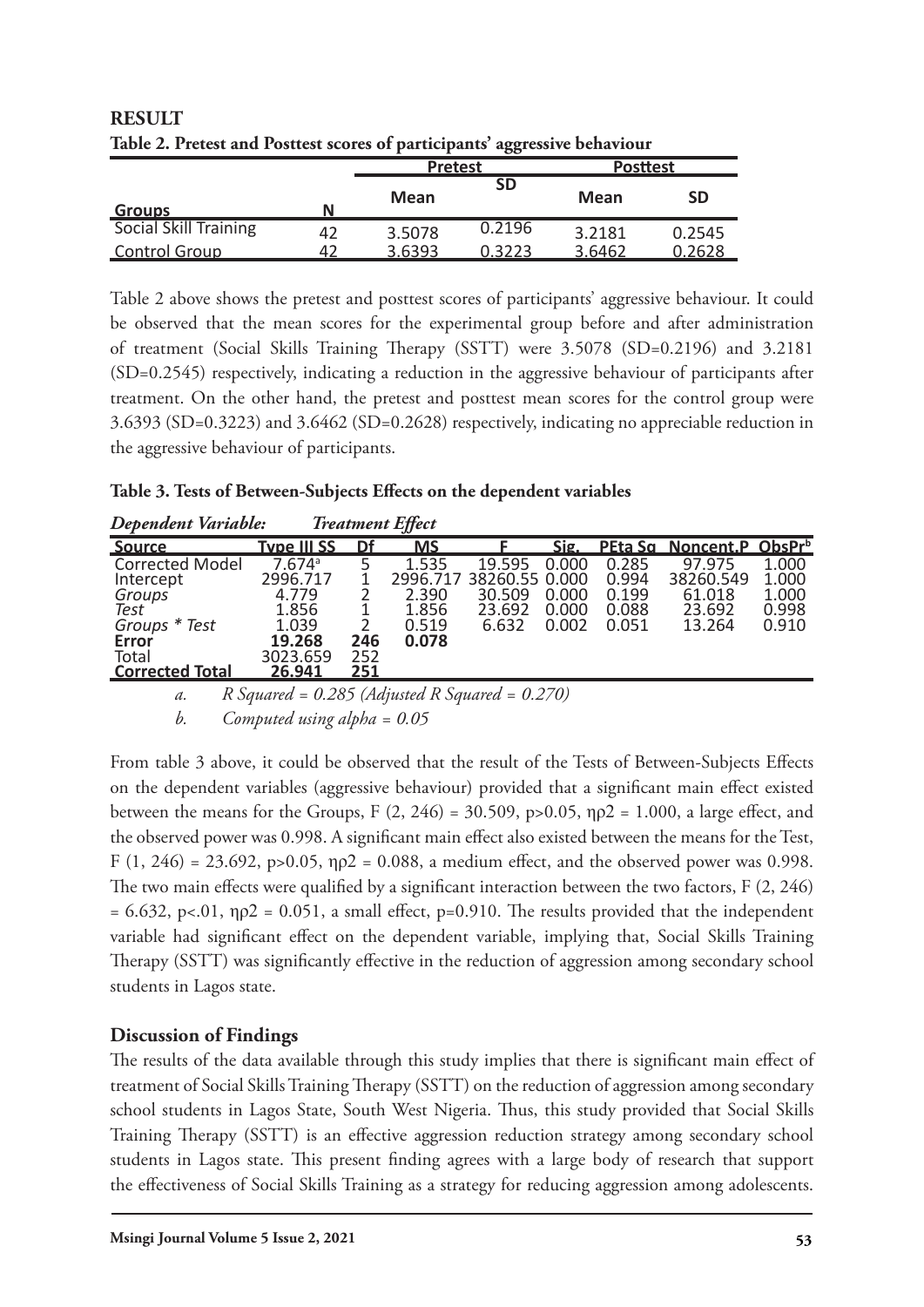For instance, a significant meta-analysis on Collaboration for Academic, Social and Emotional Learning has shown that students who receive social skills instruction have more positive attitudes about school and improved on average of 11 percentile points on standardized achievement tests compared to students in control groups without such instruction (Selbst & Gordon, 2005). Botvin, Griffin, Nichols & Doyle (2004) examine the effects of an expanded version of the Life Skills Training programme that included material on anger management and conflict resolution on preventing aggression and delinquency. Their finding shows that students who received the expanded SST programme reported less verbal aggression, physical aggression, and delinquency than comparable controls at the posttest assessment. Students in the prevention condition were less likely to say mean things, argue, pick a fight, or shoplift compared to controls.

Gresham (2014) also affirms that social skills interventions have been shown to be effective for children and youth with or at risk for emotional and behavioural disorders (EBD). Thus, social skills function as academic enablers because it motivates and drives adolescents towards attaining academic excellence, in addition to helping them to get along well with peers and significant others. Problem behaviours like aggression however function as academic disablers and are important markers of declined academic performance. Ali, Abdel-Fatah, Mahmoud, & Mohamed El-Sayad (2018) who investigate effect of social skills training programme on self- esteem and aggression among children in residential institutions in Port Said City also found a significant positive effect of social skill training programme on enhancing self-esteem and decreasing physical aggression among the studied children, whereas, the training had no effect on verbal aggression. The study recommended broad-based psychosocial intervention programmes for resident children and rehabilitation programmes are mainly recommended to enhance self-esteem and minimize aggressive behaviour among children.

The effectiveness of SST in reducing aggression among adolescents was also confirmed at local level. Ayodele (2011) in his study, fostering adolescents' interpersonal behaviour: An empirical assessment of enhanced thinking skills and social skills training in Sagamu Local Government Area of Ogun State, South West Nigeria found that both the treatment programmes i.e. thinking skills and social skills training were effective in fostering interpersonal behaviour in the adolescents but Enhanced Thinking Skill was found to be more effective than Social Skill Training. The study also revealed that both ETS and SST did better with females compared to males. Based on the findings, the researcher recommended that all caregivers must continuously update their skills on the use of ETS and SST to help our youngsters live a meaningful and fulfilled live.

Social skills therefore are behaviours that promote positive interaction, warmth and togetherness among adolescents within and outside the school environment. The presence of these traits in a school system promotes healthy rivalry, which in turn spurs adolescents to peak performance in their academic endeavours. Some of these skills include showing empathy, participation in group activities, emotional intelligence, generosity and helpfulness, communicating with others, negotiating, and problem solving. However, when adolescents are deficit in Social Skills, they might face myriad of conduct problems including aggression which might impart negatively on their academic performance. Spence (2003) observes that deficits in social skills are common in children with emotional and behavioural problems. He also affirms in his finding that Social Skills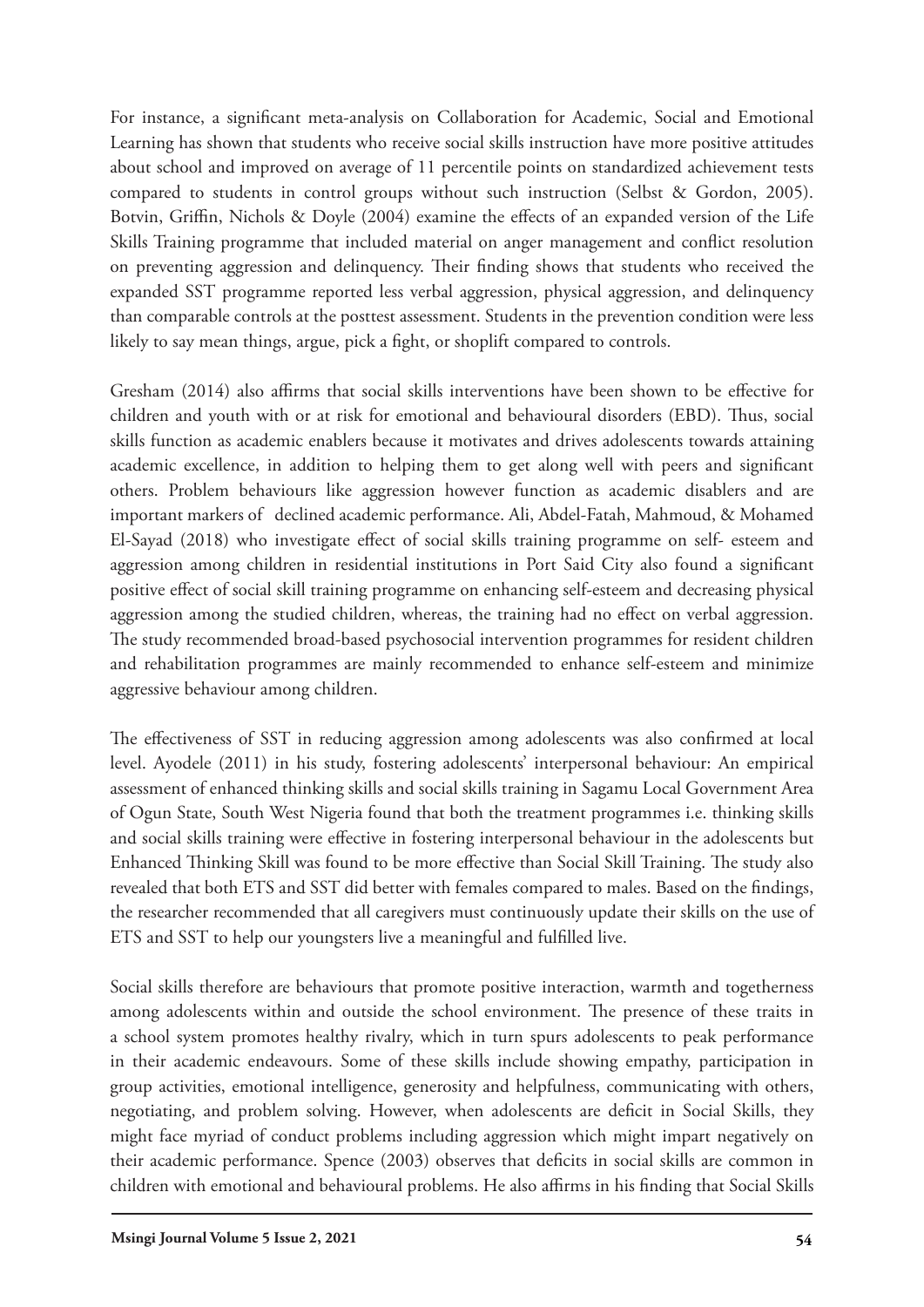training have been successful in the prevention of behavioural disorders. This is because, children need a repertoire of social skills and interpersonal problem-solving strategies to manage their world successfully. Furthermore, social competence through social skills training can influence adolescents' over all well-being. Zimmerman (2002) also asserts that social skills training curriculums that incorporates emotional dimensions could teach children to understand and regulate their emotions, have empathy for others, and see others' perspectives.

In affirmative terms, the benefits of SSTT as a strategy for reducing aggressive behaviour and other conduct problems among adolescents includes but not limited to the following:

- 1. Social skills training enhances students' pro-social behaviour and acts as a buffer to negative conducts. In other words, SSTT prevents a variety of problems such as truancy, bullying, alcohol and drug use, violence and other psychosocial behaviours. The social skills training therefore stimulates positive adjustment and peak performance in students' academic success, health and overall well-being.
- 2. Effective social skills training among students considerably increases students' social-emotional skills required for group cooperation among learners. The skills also increase the level of their emotional intelligence, thereby fostering positive social interactions. All these would help to decrease their level of emotional distress.
- 3. It enhances better relationships among adolescents. This is because developing social skills makes it easier for learners to get along with people including school mates, teachers, school management and other stakeholders.
- 4. SST heightens smooth communication with other students which also promotes teamwork. It is to be emphasized that learning to work with others benefits the team as well as individual members of the team.
- 5. A well internalized social skills training by adolescents helps them to learn how to resolve and manage conflicts that may emanate from time to time as they relate with other students. Thus, through social skills development, adolescents are imbued with the ability to get along well with students of varying emotional traits and gain the confidence to make the best out of any given situation.
- 6. Embedded social skills training programme in the school curricula at secondary school level is a potential pathway to developing well-grounded young adults that would contribute maximally to national development.

## **Conclusion**

Aggression is one of the major psychosocial problems that impacts negatively on the academic achievements of secondary school students. It is a conduct problem that occurs within a social context and its functions and forms are not only complex but dynamic. Unresolved aggressive behaviour is a threat not only to the perpetrators but also to the victims, school managers, parents and the larger society. Perpetrators of aggressive behaviour often grapple with myriads of problems such as difficulty in coping with school work, constant face off with school authority, poor academic performance and criminal behaviours among others. The findings of this study have however shown that social skills training therapy was effective in reducing aggression among secondary school students. This finding therefore justifies the implementation of these technique in our secondary schools and by other care givers.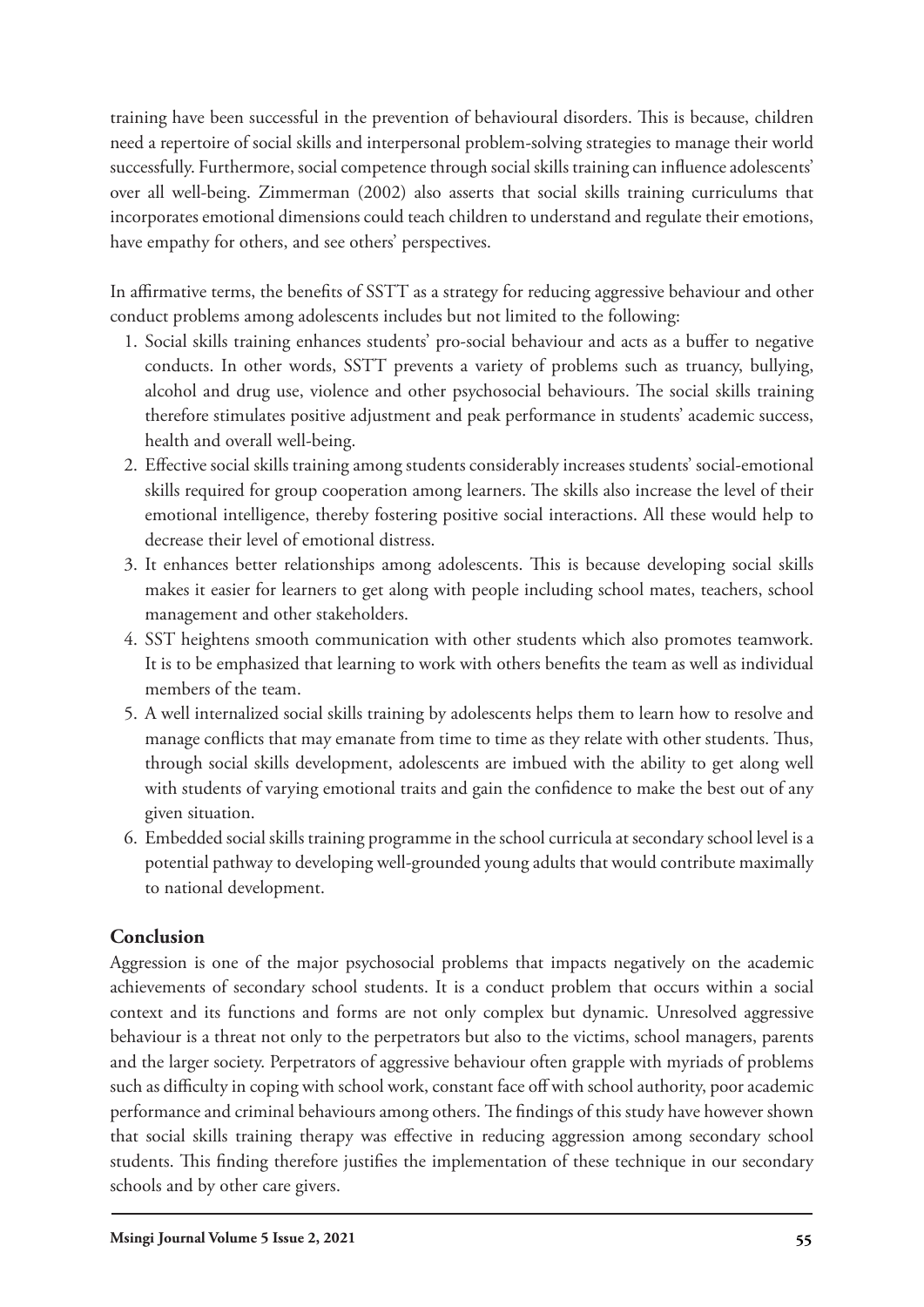#### **Recommendations**

Since Social Skills Training Therapy have proven to be effective in reducing aggressive behaviour among adolescents, these skills should be integrated into both junior and senior secondary school curricula in the country. Given that SST embodies some of the 21st century skills needed by students to function effectively in life, there is no better time to build these skills into our educational system than now. Hence, life skills or 21st century skills which embody education for life and work such as critical thinking, problem solving, decision making, communication, empathy, collaboration, team work and others should be fully integrated into our educational system in order to prepare our children for success in the ever dynamic world of work.

#### **REFERENCES**

- Ali, N., Jusoff, K., Ali, S., Mokhtar, N. & Salamt, A. S., (2009). The factors influencing students' performance at Universiti Teknologi MARA Kedah, Malaysia. Canadian Research and Development Center of Sciences and Cultures: 3 (4).
- Ali, S. I., Abdel-Fatah, S. R. Mahmoud, A. M. & Mohamed El-Sayad, S. M. (2018). Effect of social skills training programme on self- esteem and aggression among children in residential institutions in Port Said City. Archives of Nursing Practice and Care, 2 (11), 275-288.
- American Academy of Child and Adolescent Psychiatry (2013). Conduct disorder. Retrieved 12<sup>th</sup> April, 2017 from https://www.aacap.org/AACAP/Families\_and\_Youth/Facts\_ for\_Families/ FFF- Guide/Conduct-Disorder-033.
- Ayodele, K. O. (2011). Fostering adolescents' interpersonal behaviour: An empirical assessment of enhanced thinking skills and social skills training. Edo Journal of Counselling 4(1& 2), 62-74
- Babakhani, N. (2011). The effects of social skills training on self- esteem and aggression of male adolescents. Procedia - Social and Behavioural Sciences 30 (2011) 1565 – 1570
- Botvin, Griffin, Nichols & Doyle (2004). Life Skills Training: Empirical Findings and Future Directions. The Journal of Primary Prevention. The Journal of Primary Prevention, 25(2), 211-233
- Chandrawati, J. & Mohammad, R. (2015). Impact of aggressive behaviour on the academic achievement of adolescents. International Journal of Arts, Humanities and Management studies. 1(11).
- Chen, X. & Miller, J.G. (2012). Aggression and Violence in Youth. International Society for the Study of Behavioural Development Newsller, 2(42), 1-26.
- Gresham, F. (2014). Evidence-Based Social Skills Interventions for Students at Risk for EBD. Retrieved 25th June, 2019 from https://journals.sagepub.com
- Ian, C., Joseph, M., Rosemary, A. A., Barbara, M., Diana, K., Tim, J. C. & Peter B J. (2009). Outcomes of conduct problems in adolescence: 40 year follow-up of national cohort. Retrieved 12th April, 2017 from http://www.bmj.com/content
- Irfan M. & Shabana N. K. (2012). Factors affecting students' academic performance. Global Journal of Management and Business Research, 12 (9). Retrieved 29th March, 2017 from